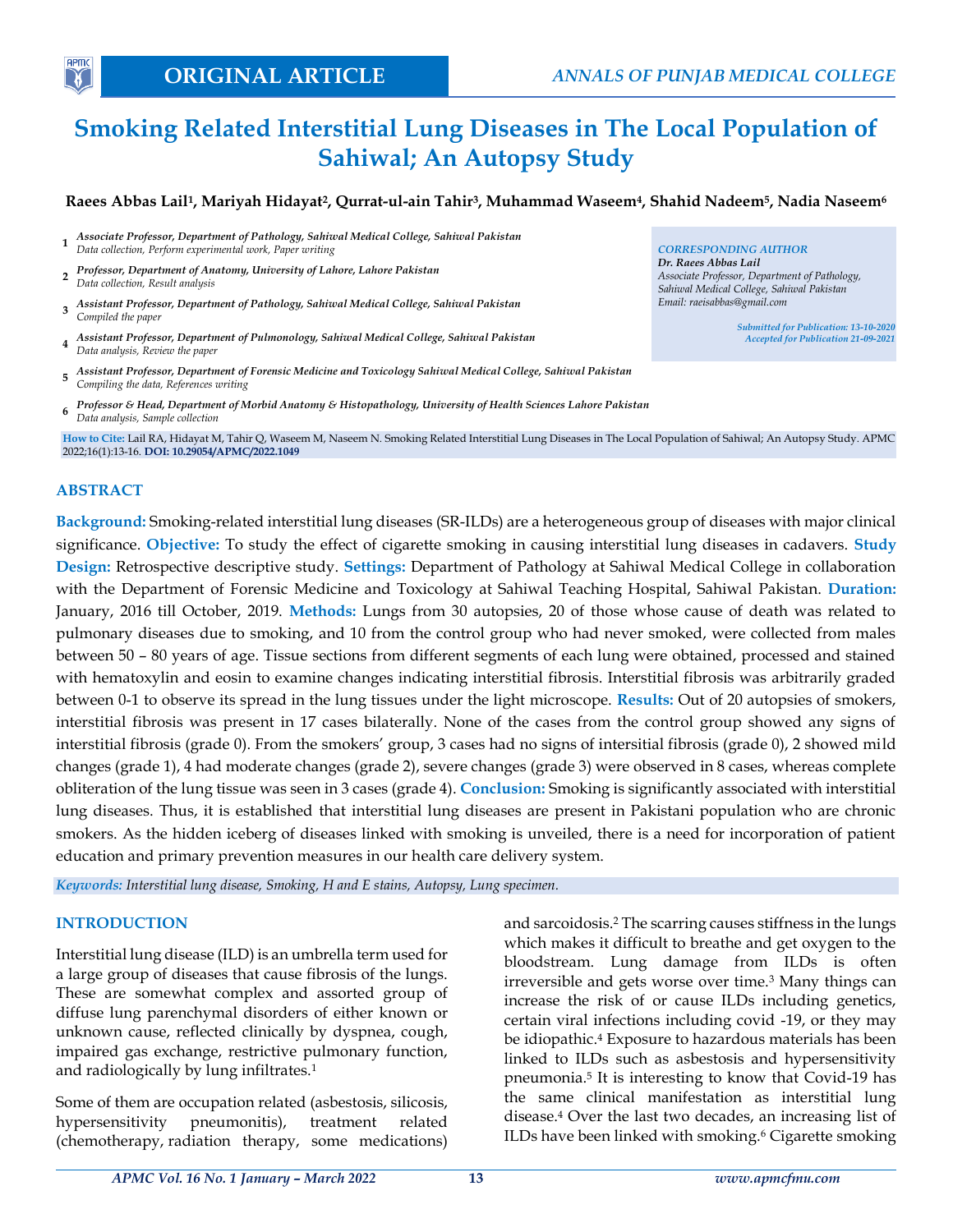This study was planned to document the presence and categorization of smoking related interstitial fibrosis and other smoking related interstitial lung diseases in our study population by doing a morphological study of lungs removed at autopsies in smokers and comparing the findings with non-smokers. This so far had not been studied and reported in Pakistan.

## **METHODS**

This retrospective descriptive study was conducted in the Department of Pathology at Sahiwal Medical College in collaboration with the Department of Forensic Medicine and Toxicology at Sahiwal Teaching Hospital, Sahiwal. It was completed in 3 years, starting in January, 2016 till October, 2019, after obtaining approval from the ethical review committee. Autopsies of smokers (who had at least smoked 10 pack years) and non-smokers (who never smoked) of adult age group, between 50 to 80 years, males, were included in the study. Lungs from 20 autopsies, 10 of those whose cause of death was related to pulmonary diseases due to smoking, and 10 from the control group who had never smoked, were collected after taking written consent from the nearest available relative of the deceased. Among the 30 samples obtained, 20 were those of smokers allocated to group A and 10 were of non-smokers allocated to group B. Sociodemographic information (name, age, sex & history of smoking) was obtained from the nearest relative available at the time of autopsy. All the information was collected on specially designed proforma.

Both the lungs of each cadaver were obtained and inspected carefully. They were inflated with 10% formalin solution and air-dried. Macroscopic features including color, consistency, contraction of lobes and pleural adhesions were noticed with the help of hand lens. Tissue sections from different segments of each lung were obtained. All tissues were subjected to automated histology tissue processor and later stained with hematoxylin and eosin to examine changes indicating interstitial fibrosis. Interstitial fibrosis was labelled as presence of hyalinized, eosinophilic collagen deposition that variously thickened alveolar septae or obliterated the septae eventually leading to enlarged airspaces.

Data was analyzed with the help of SPSS version 20. Independent Samples T-test and One-way ANOVA followed by Fisher's exact test was applied. A p-value of 0.05 was considered statistically significant.

## **RESULTS**

The relationship between history of smoking and gross features like color, consistency, contraction of lobes and pleural adhesions was sought. A statistically significant association was found between smoking history and all of these gross features using Fisher's exact test.

On gross examination in the smokers' group, the color of lungs was pinkish in 3 (15 %) of cases, grayish in 8 (40 %) cases and grayish-black in 9 (45 %) cases and. Over all, in all 30 cases, 16 (53 %) cases had consistency of lungs soft and spongy, while in 14 (46 %) cases it was firm and in 1 (3.3 %) case it was firm to hard. On gross examination of lungs contraction of lobes and pleural adhesions was examined using a hand lens and found to be present in 60 % of the cases respectively. Macroscopic features like contraction of lobes, emphysema and pleural adhesions were significantly associated with the history of smoking.

Interstitial fibrosis was arbitrarily graded as follows<sup>7</sup>:

- Grade 0: Near normal lung
- Grade 1: Mild fibrosis (mild thickening of alveolar septal walls)
- Grade 2: Moderate fibrosis (moderate thickening of alveolar septal walls)
- Grade 3: Severe fibrosis (severe thickening of alveolar septal walls)
- Grade 4: Total obliteration of alveolar spaces by fibrosis

Out of 20 autopsies of smokers, interstitial fibrosis was present in 17 cases bilaterally. In case of nonsmokers, out of 10 autopsies, none of the cases had interstitial fibrosis.

| Grade   | <b>Fibrosis</b>       | No. of cases Percentage |           |
|---------|-----------------------|-------------------------|-----------|
| Grade 0 | Near normal           |                         | $15\%$    |
| Grade 1 | Mild                  | っ                       | $10\%$    |
| Grade 2 | Moderate              |                         | 20%       |
| Grade 3 | Severe                | 8*                      | 40 $\%$ * |
| Grade 4 | Complete obliteration |                         | $15\%$    |
| Total   |                       | 20                      | 100%      |

## **Table 1: Grading of interstitial fibrosis in smokers' group**

None of the cases from the control group showed any signs of interstitial fibrosis (grade 0). From the smokers' group, 3 cases had no signs of intersitial fibrosis (grade 0), 2 showed mild changes (grade 1), 4 had moderate changes (grade 2), severe changes (grade 3) were observed in 8 cases, whereas complete obliteration of the lung tissue was seen in 3 cases (grade 4). Association between history of smoking and interstitial fibrosis was significant ( $p \leq 0.001^*$ ). The number of 'pack years smoked' positively correlated with the grade of interstitial fibrosis ( $p < 0.001$ ).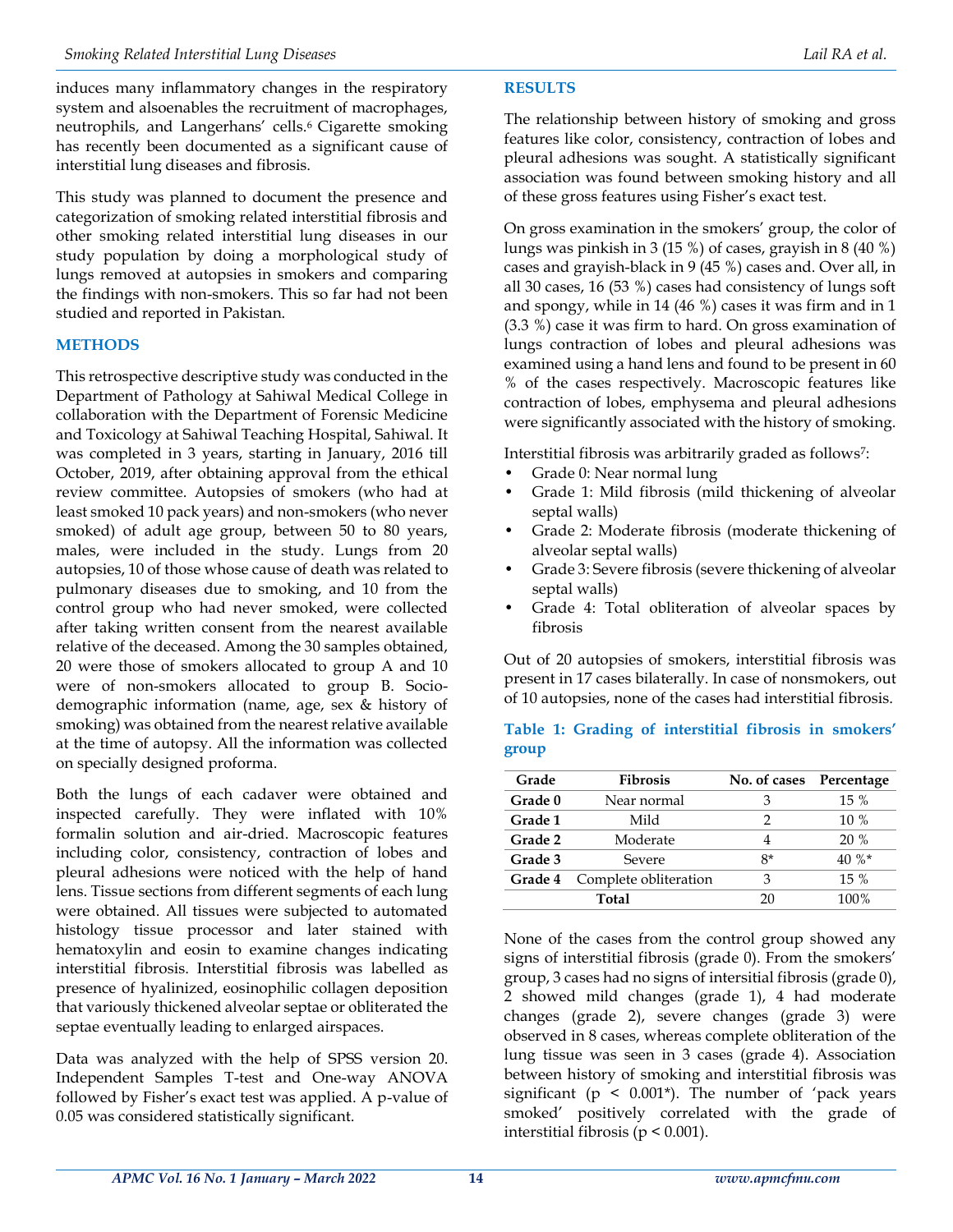**Figure 1: Photomicrograph of near normal lung, showing normal texture of interalveolar septae (H&E, 4x)**



**Figure 2: Photomicrograph of grade 1 interstitial fibrosis, showing mild thickening of alveolar septae (H&E, 4x)**



**Figure 3: Photomicrograph of grade 2 interstitial fibrosis, showing moderate thickening of alveolar septae (H&E, 4x)**



**Figure 4: Photomicrograph of grade 3 interstitial fibrosis showing severe thickening of alveolar septal walls (H&E, 4x)**



**Figure 5: Photomicrograph of grade 4 interstitial fibrosis showing complete obliteration of alveolar septal walls and alveoli (H&E, 4x)**



#### **DISCUSSION**

Data on prevalence of ILD is limited in our country and death certificate-based mortality data are neither accurate nor sensitive to estimate the occurrence of ILDs. This study is the first of its kind to be carried out on cadavers instead of live subjects. More patients of ILD can be identified by evaluating the patients at risk by the use of bronchoalveolar lavage, extensive physiological testing and high-resolution computer tomography at an earlier stage of disease.<sup>8</sup>

Usual lung diseases associated with smoking range from chronic obstructive pulmonary disease (COPD) to pulmonary carcinoma. Cigarette smoking is associated with a various non-neoplastic histological and radiological changes in the lung parenchyma.<sup>9</sup> In some smoker's various patterns of smoking induced injury can be seen in the same patient.<sup>9</sup> Cause and effect relationship